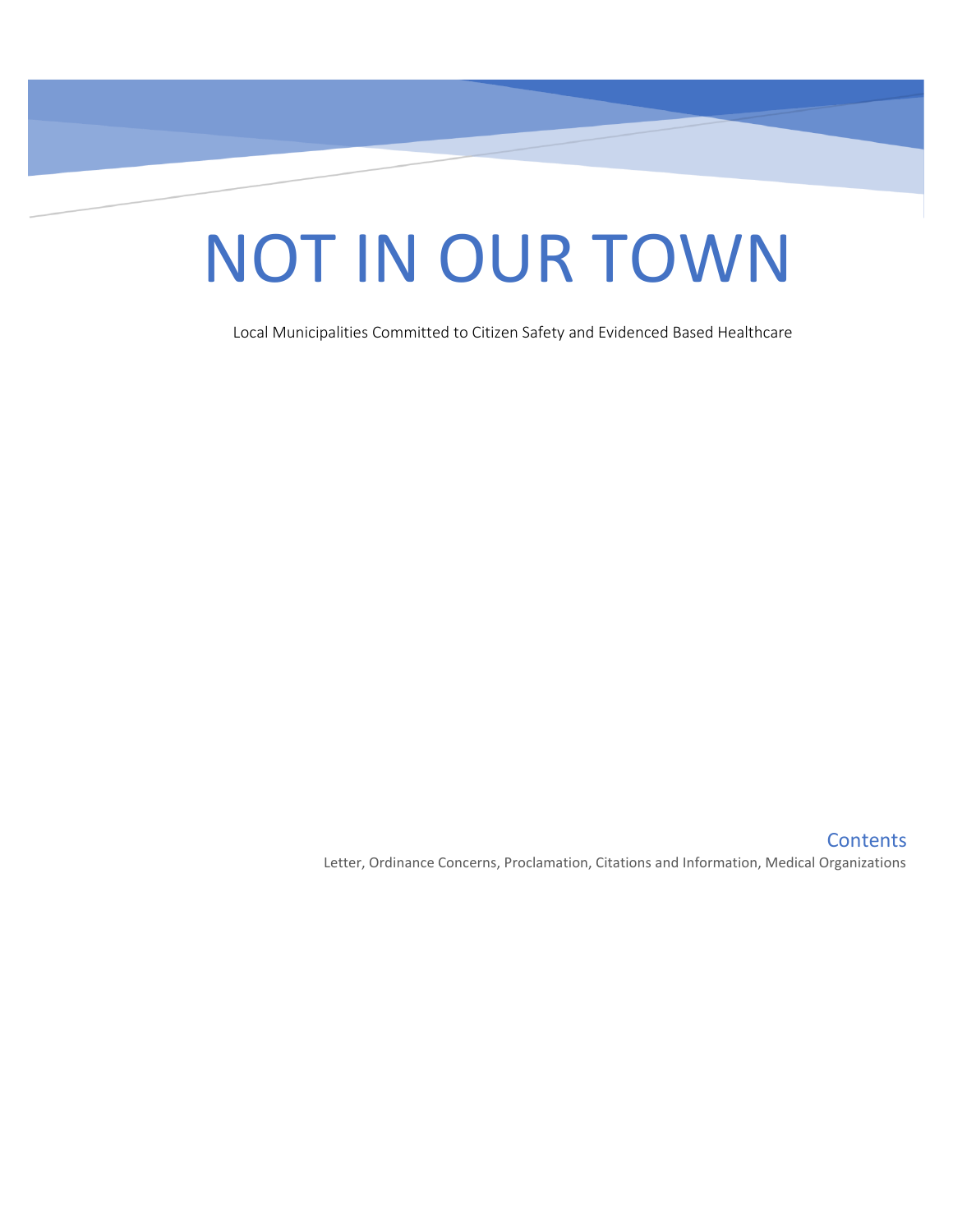## *Not in Our Town*

*Local Municipalities Committed to Citizen Safety and Evidenced Based Healthcare*

Dear Honorable Mayor, City Council, and County Commissioners,

This packet of information was created to assist your efforts to support a safe and healthy community. In addition to the Opt-Out Toolkit, produced by Drug Free Alabama, this packet can be used as a more strongly worded accompaniment. The sample ordinances, sample proclamation, detailed citations, and medical organizations list will help you communicate the facts in a succinct manner.

As the law currently reads, local municipalities have a choice. You are automatically opted-out, which means no pot-shops, unless local leaders vote in the affirmative. Understanding the intense pressure, lobbying, and carefully scripted methods used by the marijuana industry, many municipalities in Alabama will find themselves inundated. This is why we are here to help.

Rather than wait for the industry to come to you, be prepared. Become informed, aware, and well defended against common misconceptions. Remember, this is NOT about denying help for valid, though rare, cases of patients that *may* benefit from a carefully regulated form of FDA-approved marijuana, currently available by physician prescription and pharmacy supply. The patients' concerns and suffering are real and evoke our compassion. Rather, the real fight concerns a broadly written and scientifically unfounded law designed to benefit an industry, which places many Alabamians at risk.

Until significant changes can be made to this law, the threat from pot shops in your community is high. By publicly declaring "Not in Our Town," you help send a message that health and safety are top priorities in your community.

Thank you for the courage to learn and speak the truth, limit the influence of a powerful industry, uphold the high standards of evidenced based healthcare, and place the safety of your communities first.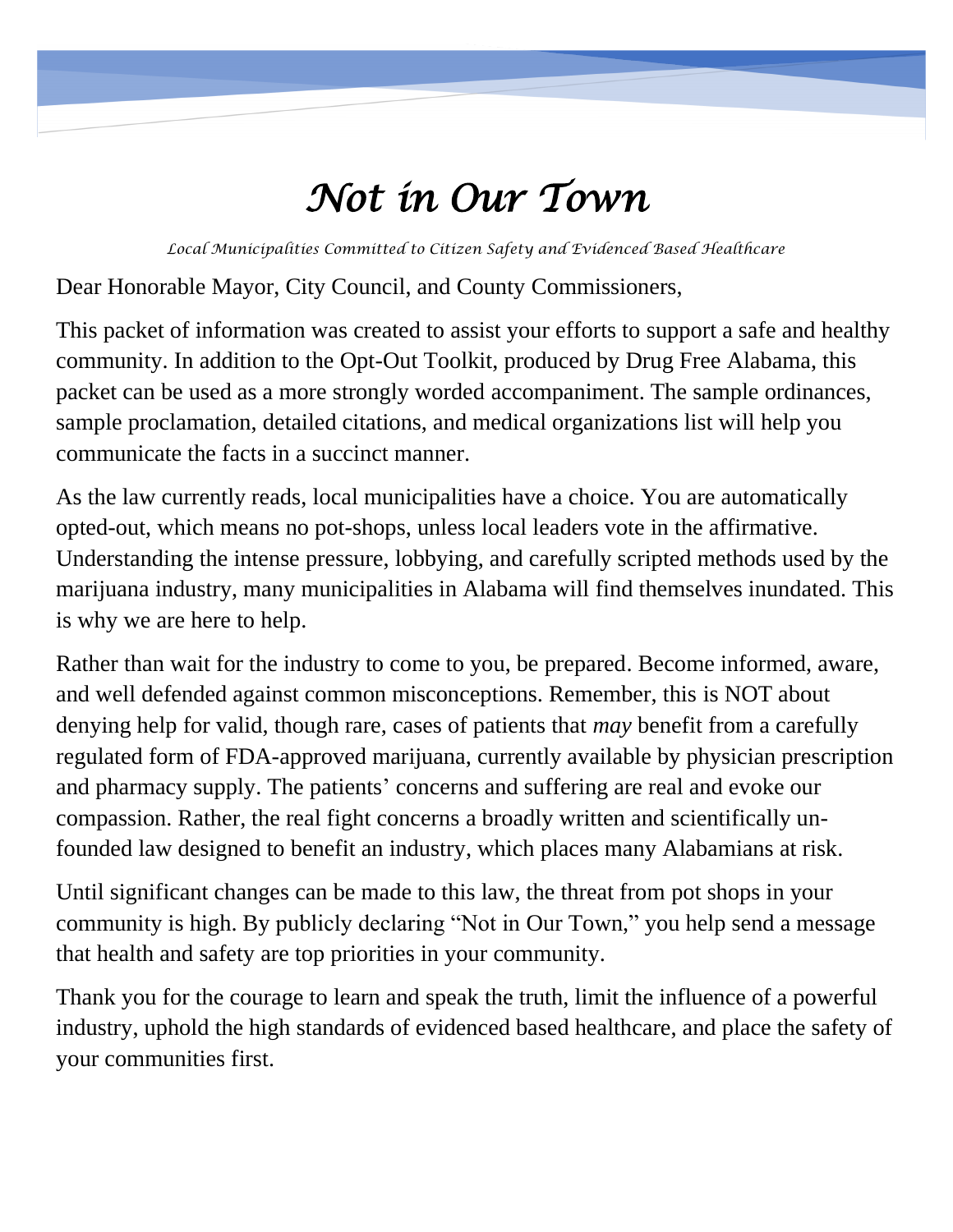## Sample Ordinances

## Advertising

- Ban on all advertising within the municipal authority
- Billboards, Yard Signs, Newspaper (print/online), Mailers, Flyers, Sky Banners
- Social media or any media advertising to children
- Wrapped, Detailed, or Magnetic signs on vehicles

## Delivery Services

- Ban all end point delivery services, residential or commercial
- No public places may be used as distribution points
- No delivery vehicles may park in any residential, commercial or public place

## City/County Employees

- Employees with an issued marijuana card must be registered with city/county
- Will be subject to frequent drug testing
- No employee may have THC in their system if their job requires work with confidential or legal material, finances, heavy equipment, police, fire, jail, courts, children, or any city/county issued vehicles.

## School Employees

- Employees with an issued marijuana card must be registered with the school board.
- Will be subject to frequent drug testing
- No employee may have THC in their system if their job requires work with confidential or legal material, finances, heavy equipment, children within 500ft, or any school board issued vehicles.

## Caregiver

- All caregivers must be registered with the city/county health/social services department and police/sheriff's department.
- A caregiver must either be a licensed nurse or doctor or immediate family member designated as a patient/minor's caregiver.
- Any caregiver working for the city/county or schools must also abide by restrictions set above.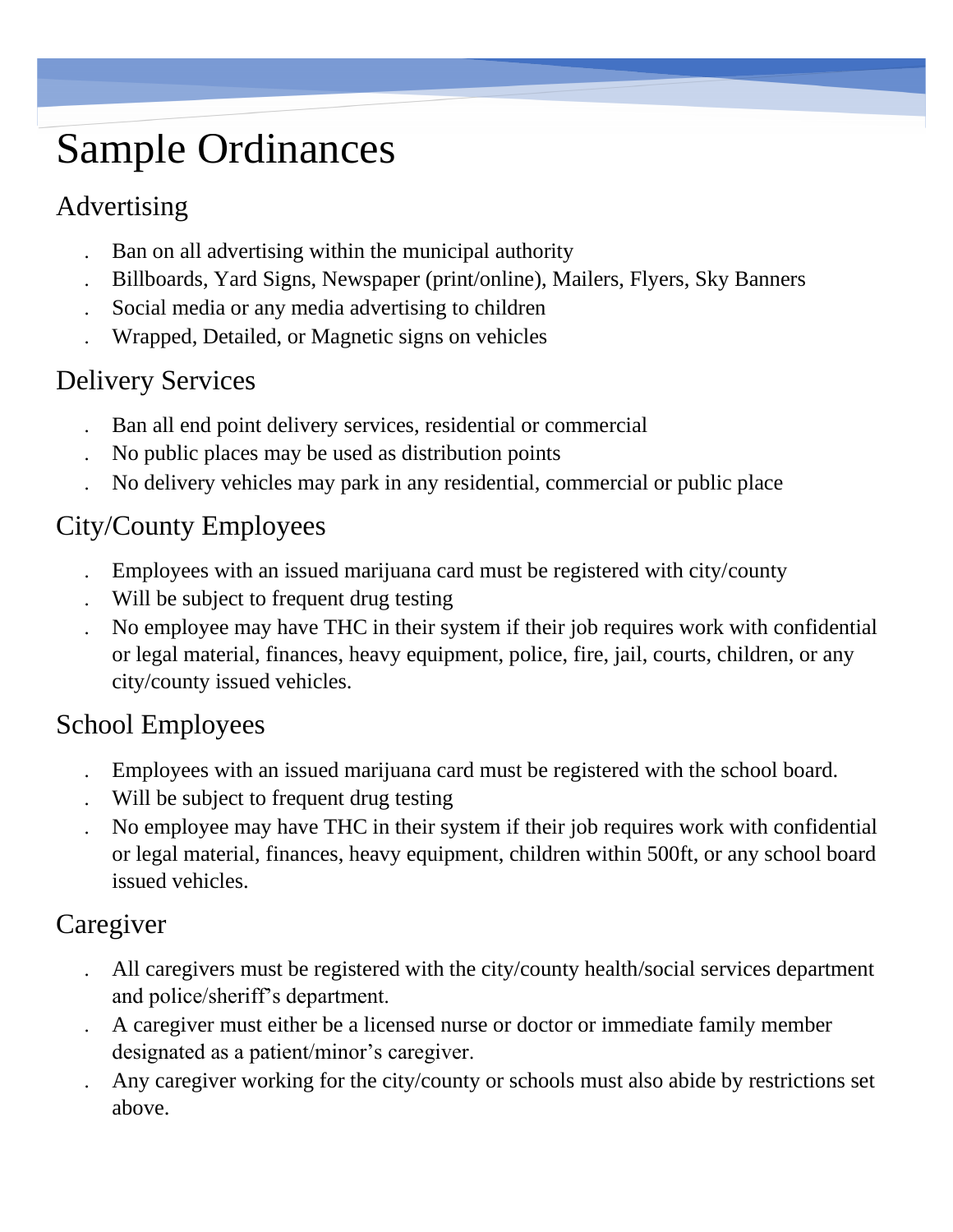## *~Proclamation~*

## *Not in Our Town*

*Local Municipalities Committed to Citizen Safety and Evidenced Based Healthcare*

## *Whereas:*

~The use of marijuana (MJ) dispensaries (pot shops) have no scientific or evidenced based support for medical treatment, effective pain management, or mental health 1,2,3,4,5,16,20

~The presence of marijuana dispensaries increases teen drug use and local crime<sup>10,11,12,15,16,18,25</sup>

~The incidence of in-utero exposure increases with dispensaries and increases the risk of low-birthweight infants and children with higher risk of autism and behavioral/cognitive disorders <sup>6,7,8,9</sup>

 $\sim$ The risk of child deaths by abuse or neglect is strongly linked with marijuana use  $^{15}$ 

 $\sim$ The risk of opioid abuse and deaths rises significantly with marijuana use  $^{2,4,5}$ 

~The MJ knowledge **deficit** of physicians, nurses, and healthcare providers is extensive 30,31

~There are over a dozen well-respected medical societies against marijuana as medicine.

~The law enforcement community repeatedly warns against the dangers of pot shops.

~The US federal government maintains a Class I Schedule for marijuana; thereby, making use and dispensing of said drug a federal crime

~The rate of illicit drug trafficking and presence of cannabis cartels rises with the presence of pot shops, according to the medical textbook *Cannabis in Medicine: An Evidenced Based Approach*

~The use of marijuana increases cardiac mortality, domestic violence, and suicide risks 18,20,27,28,29

~There are already four FDA approved drugs, developed from cannabis, that address health concerns such as cancer, HIV suffering, and intractable epilepsy (Epidiolex, Marinol, Syndros, Cesamet) *Cannabis in Medicine: An Evidenced Based Approach*

 $\sim$ The pot shop staff frequently use MJ, while giving untrained medical advice  $31,33$ 

~The estimated cost:benefit ratio to society is an untenable 4.5:1, reversing tax gains. Contaminants and poor regulatory control are also problems with pot shops. 34-36

We, the county/city of \_\_\_\_\_\_\_\_\_\_\_\_\_\_\_\_\_\_\_\_, hereby declare that we will not *accept the presence of marijuana dispensaries or pot shops, neither now nor in the future. We do not welcome the lobbying efforts of the cannabis industry. We are also committed to preventing additional activities of the cannabis industry, such as advertising, delivery services, and exposure in our schools.*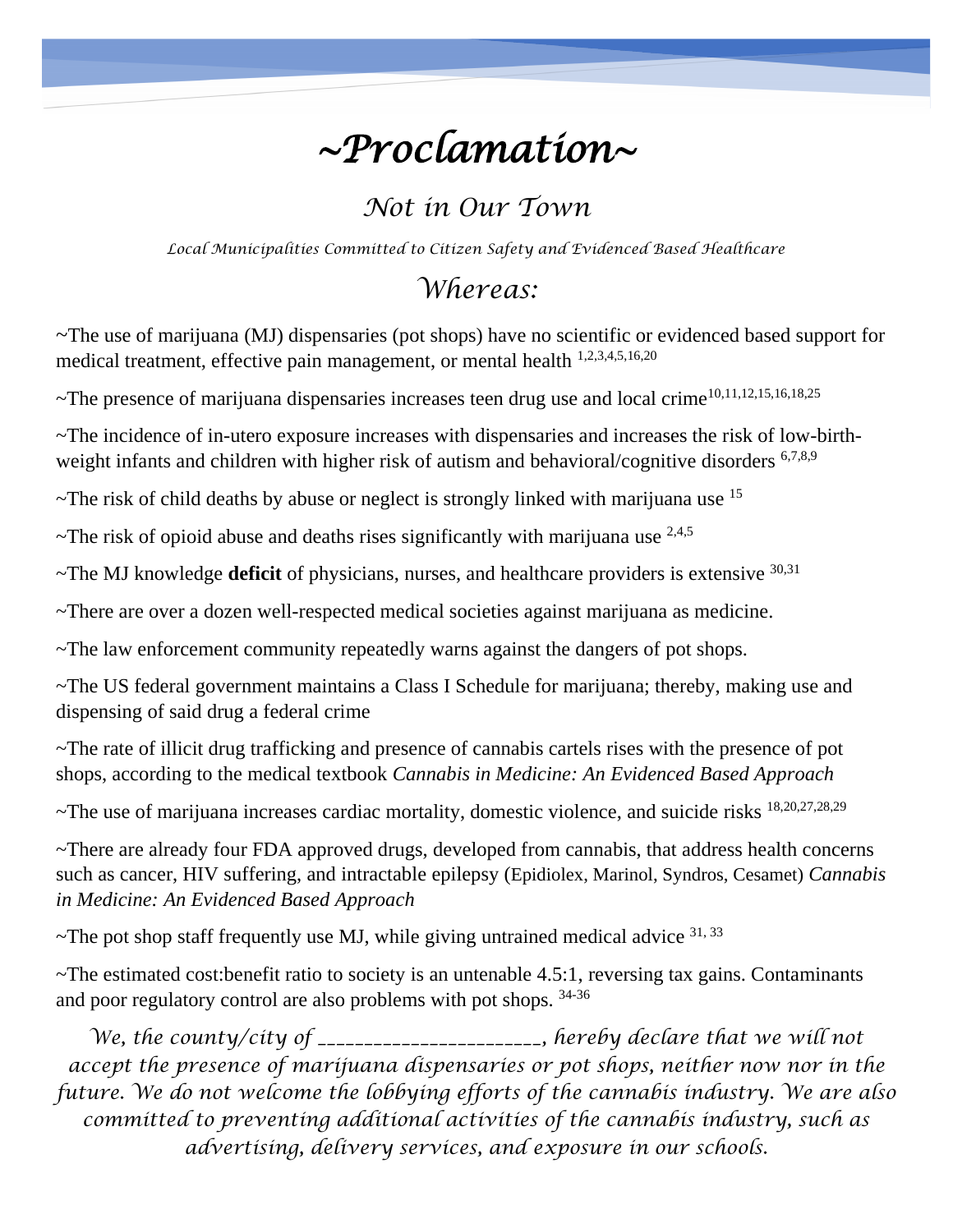## **Not in Our Town: Data and Citations**

### **Pain/Opioids**

- 1. The IASP (International Association for the Study of Pain) recently reports no statistically significant evidence of pain relief; yet, pain is the most frequently cited diagnoses for obtaining **dispensary marijuana (DMJ)** cards. Small clinical trials suggest some efficacy for neuropathic and cancerrelated pain, the IASP calls for further research and does not support the use of DMJ for pain relief.
- 2. Participants who test positive for THC have higher risk for future opioid and substance abuse. *Dibenedetto, Pain Med 2017*
- 3. Medical Cannabis use **increases** opioid abuse 38% compared to 5.8% of the general public. *Reisfield, Pain Med 2009*
- 4. Medical Cannabis users have **higher risk** of opioid use disorder and misuse prescriptions opioids, N = 34,653 *Olfson, Am.J. Psyc 2017*
- 5. States with DMJ laws see an increase of opioid deaths by 22.7%, questioning the "marijuana protective hypothesis" and conclusions of the Baubacher JAMA report (*Shover, PNAS 2019*); The Bleyer and Barnes study revealed an acceleration of opioid deaths of 78%, whether medical or recreational, disproving the BMJ article.

### **Neonatal Exposure/Autism/Behavior**

- 6. Fetal Cannabis Disorder related to **2-3x increased risk of ADHD and autism** in patients exposed in utero *Schreiber, Med Hyp 2019*
- 7. Pre-natal exposure results in lower IQ's, lower birth weight, increased neonatal ICU complications *Jansson, JAMA 2018; Alpar, Bio Psych 2019; Corsi, JAMA 2018*
- 8. Marijuana use **worsens autism scores**, increases rates of autism spectrum disorder, and is not recommended as a treatment for autism *Deakwis, J Drug Alcohol 2014; Hadland, J Dev Beh Ped 2014; Reese, Clin Ped vol 154, 155*
- 9. Marijuana use alters male sperm and results in **higher rates of autism in their offspring** *Scrott, Epigenetics 2019*

### Youth Exposure/Use in States with DMJ (DMJ, Dispensary Marijuana)

- 10. "Within a year of first trying marijuana, 10.7% of adolescents (12-17 yo) had become addicted to it....within three years of first trying the drug, 20% of adolescents became addicted to it". Marijuana use in the developing brain is **more addictive than opioids**. *JAMA Pediatrics, March 2021*
- 11. Adolescents who use marijuana are at much higher risk of using other substances and increased daily marijuana use, have decreases in perceived risk; *Harvard, Journal of Adolescent Health, 2018*
- 12. When youth live near a dispensary or grower, they use **more** marijuana. The introduction of DMJ increases pediatric and adolescent marijuana use. *Shih, Addiction 2019; Paschall, J Prim Prev 2017*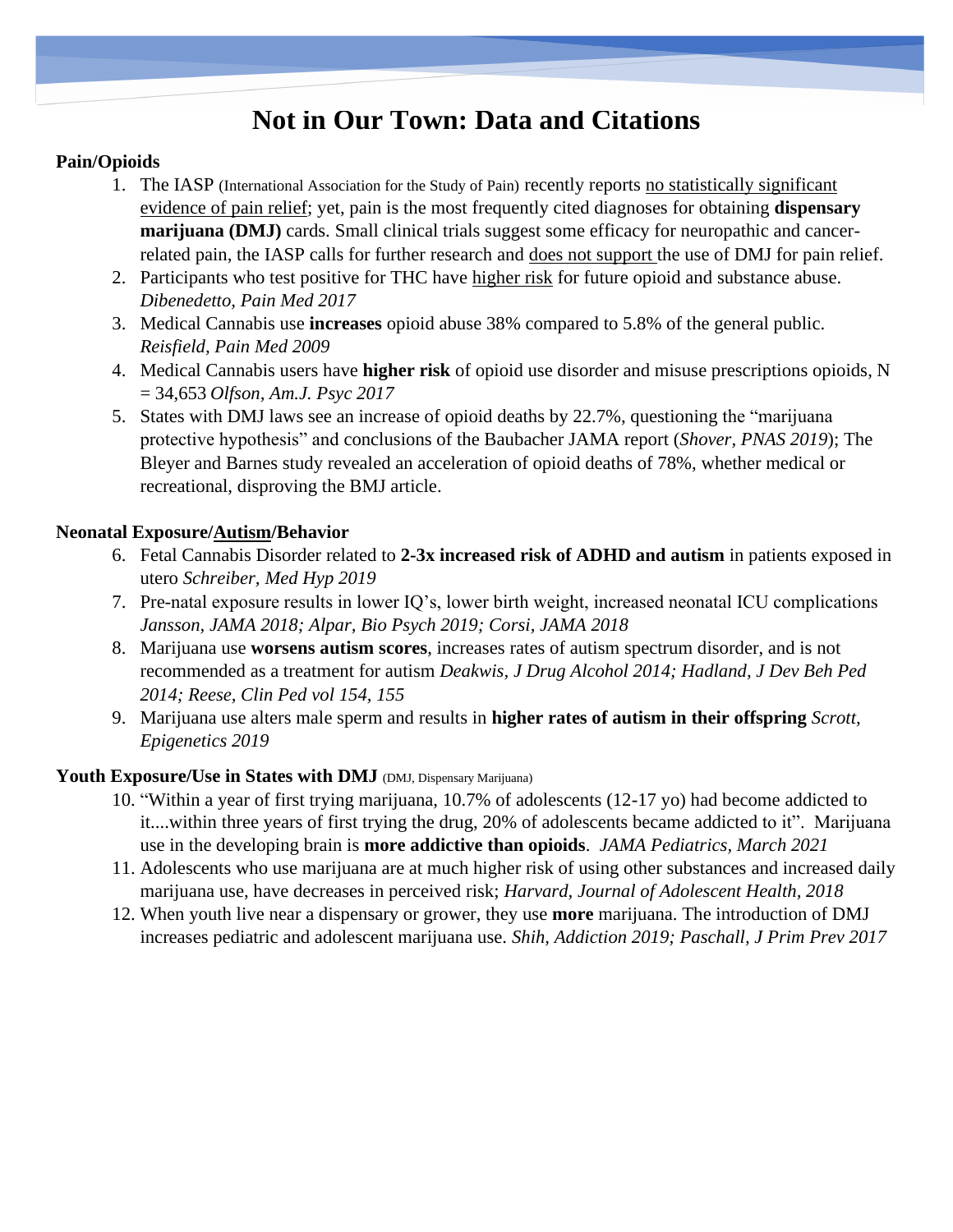## **Not in Our Town: Data and Citations**

#### **Brain Development/Child Abuse**

- 13. Cannabis use causes **lower IQ**, higher school dropout rates, decreased executive function and memory with potentially permanent effects *Volkow, N Eng J Med 2014: Petker, J NeuroPsy 2018; Meyer, PNAS*
- 14. Marijuana increases impulsivity/hostility: *Ansell, Drug and Alcohol Depen 2015*
- 15. **Child abuse deaths**; top cause is MJ, followed by nothing, followed by unknown *Texas Dept Health* (Texas is only a DMJ state)

### **Psychoses/Schizophrenia/Violent Behavior**

- 16. Marijuana use can result in psychoses, violent psychotic schizophrenia, and reveal changes detectable by brain imaging, especially for teens and veterans exposed *Mustonen, Br J Psy 2018; Bourque, JAMA Psy 2018; Marconi, Schiz. Bulletin 2017; Murray, Neuropsypharm 2017; Finn, Cannabis in Medicine*
- 17. Daily use increases schizophrenia risk **5 times** *Di Forti, Lancet 2019*
- 18. **Marijuana-associated violence**: Colorado Halloween Shooter (2015), CA pot grower kills wife and stuffs her in a hole, Girlfriend stabs boyfriend to death after MJ. CA mother kills her three children (2021). All had only one substance in toxicology: THC.
- 19. Colorado attorney and "father of marijuana legalization" regrets legalization**,** after losing his right to practice law, due to his MJ-induced psychotic and violent outbursts. *The Gazette, 4/9/2021*

### **Depression and Suicidality**

20. Marijuana is the number one drug for **completed teen suicide** in Colorado, and has replaced alcohol since 2012 *CO Dept of Health;* Adolescents who regularly use marijuana experience significantly higher rates of depression and suicidality later into adult life *Gobi, JAMA 2019; Rasic, DrugAlcoholDep 2013; Degenhardt, Addiction 2013*

### **Addiction/Withdrawal**

- 21. Youth marijuana **addiction twice** as much as alcohol Volkow, *JAMA Ped 2018*
- 22. 30-50% of chronic users develop Cannabis Use Disorder or other drug addiction with youth **4-7x more** likely to develop a drug problem than exposed adults *Winters, DrugAlcoholDepen 2008; Bell, JAMA 1994; Hasin, Neuropsychopharm 2018*

### **ER Visits/Hospital Costs**

- 23. One Colorado hospital reported \$20 Million losses due to MJ related ER visits, from 2009-2014 (before full legalization). When extrapolated to the entire state of Colorado, losses estimated at \$500,000,000 *J Global Drug Policy Practice, 2016*
- 24. Adolescent visits to an Emergency Department in Denver increased significantly over time with over 70% related to psychiatric illness; *Wang, Journal of Adolescent Health, 2018*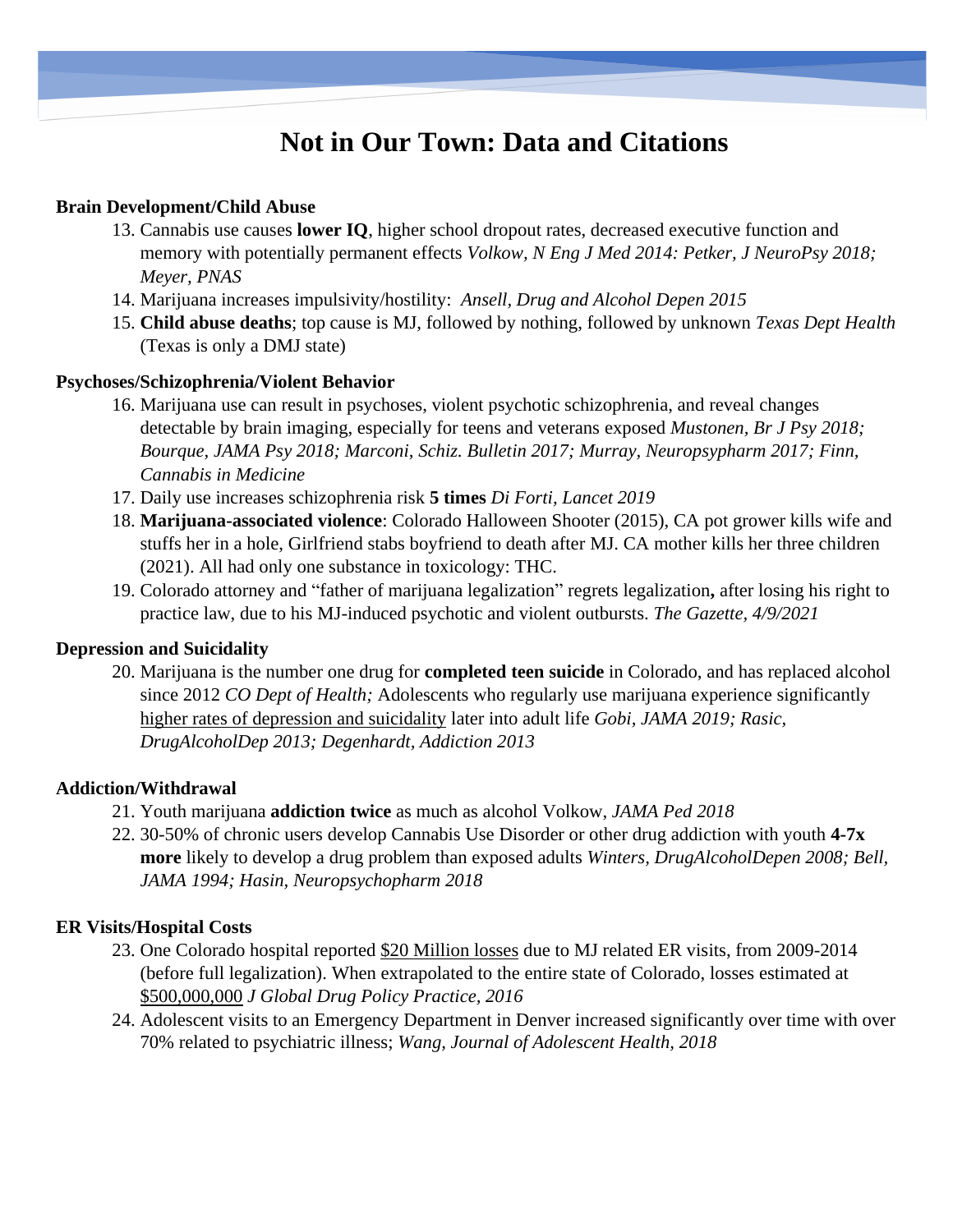## **Not in Our Town: Data and Citations**

#### **Motor Vehicle Accidents**

25. Levels as low as 1ng/ml of THC results in **driving impairment 3-7x higher than the normal population**, and alcohol with cannabis worsen the impairment with increased lane weaving, decreased judgment, and visual impairment *Raemakers, DrugAlcoholDep 2004; Hartman, Clin Chem 2013;* 

#### **Cannabinoid Hyperemesis Syndrome (CHS)**

26. Scromiting is a condition of screaming and vomiting caused by long term cannabis use; has caused death and disability *LaPoint, West J Emer Med 2018; Nourbahksh, J Forensic Sci 2019; Fry, NBC San Diego 2017*

#### **Cardiovascular Health**

- 27. **4.8x more** likely to have a heart attack within 60 minutes of use *Mittleman, Circ: AHA 2001*
- 28. Increased risk of heart disease, cardiomyopathy, heart attack and stroke *Desai, Medicina 2019; Caldicott, Euro J Emer Med 2019; AHA 2016;* Strongly **contraindicated** in any cardiac patient *Franz, Cardiology Review 2016*
- 29. Cardiac mortality rate after MI is 29% higher in MJ users; *Frost etal, AmHeartJ 2013*

### **Lack of Knowledge and Training**

- 30. Multiple studies of physicians and nurses reveal a large gap in knowledge, lack of education, and little confidence to safely make recommendations for marijuana *Bowling*, *Cannabis in Medicine*, 247-248
- 31. Multiple studies reveal dispensary staff have little to no medical training, often use MJ, and frequently give medical advice to patients *Bowling*, *Cannabis in Medicine*, 247-253

#### **Drug Interactions and Poor Quality**

- 32. Due to hundreds of chemicals in the whole marijuana plant, multiple drug interactions occur. DMJ increases bleeding time in Warfarin patients and increases organ rejection rates in transplant patients taking Prograf. Often, transplant surgeons refuse a patient positive for THC. *Finn,Cannabis in Medicine*
- 33. Experts stress that it is impossible for marijuana dispensaries to provide a pharmaceutical grade product. *Bowling*, *Cannabis in Medicine, 252-253*

#### **Regulatory Bodies/Contaminants**

- 34. In 2019, the state of Oregon conducted an audit and found that they could not inspect the vast majority of growers or dispensers. They concluded that testing was not reliable, nor their products fit for human consumption. *Oregon Secretary of State*
- 35. A cost:benefit ratio study estimated at **4.5:1** *Centennial Institute, CCU, 8/20/19*
- 36. DMJ is often contaminated with chemicals, metals and molds. A CA cancer patient died, not from cancer but, from the aspergillis in their DMJ *IASIC1.org, Cannabis in Medicine*